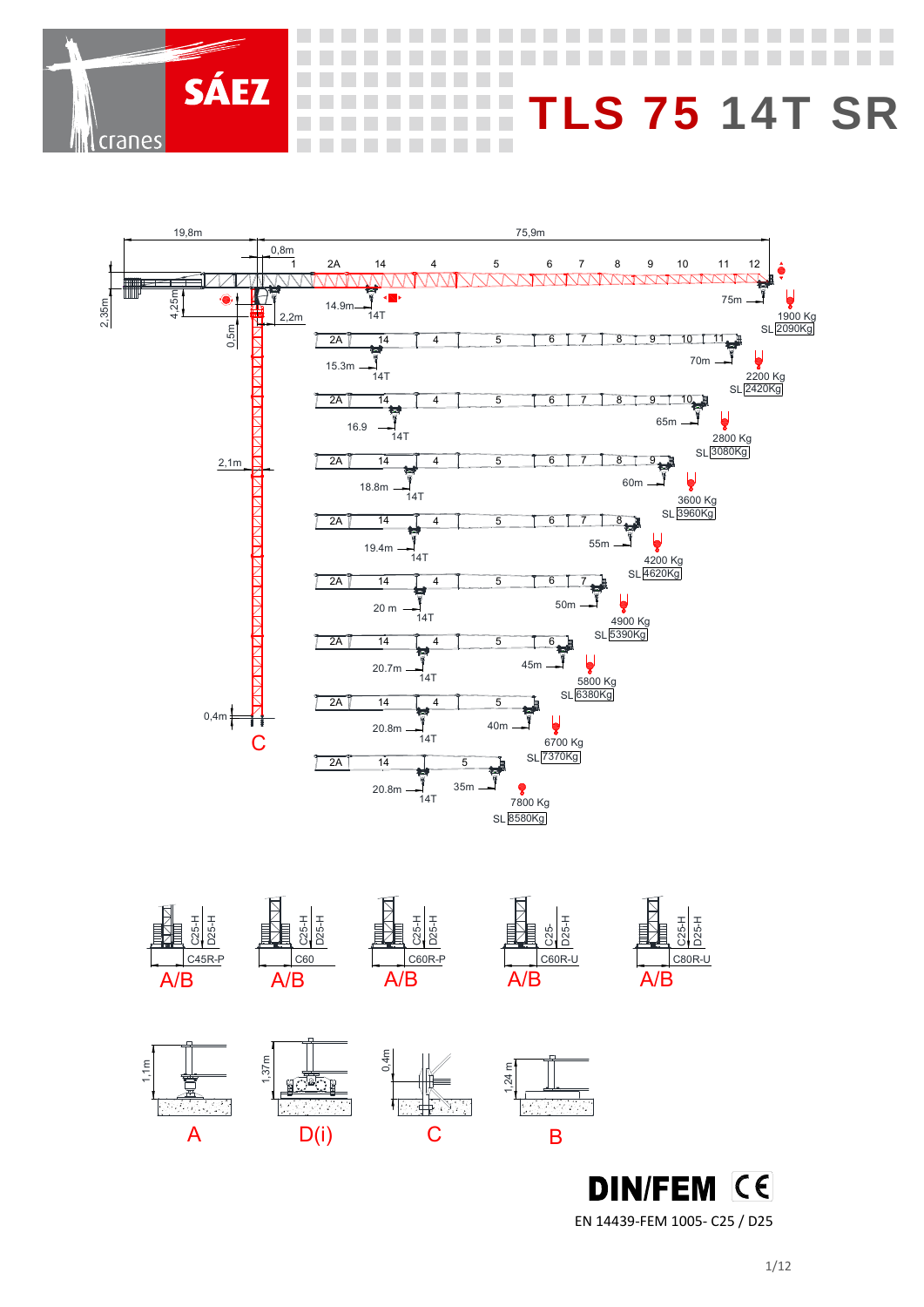

**Curvas de cargas - Load diagrams - Lastkurven - Courbes de charges - Curve di carico - График грузоподъёмности** 

| 75 m                    | 10    | 14.9  | 15    | 20    | 25    | 30   | 35   | 40      | 45      | 50   | 55      | 60      | 65      | 70      | 75      | m  |                      |
|-------------------------|-------|-------|-------|-------|-------|------|------|---------|---------|------|---------|---------|---------|---------|---------|----|----------------------|
| $\sum$                  | 14000 | 14000 | 13942 | 10064 | 7788  | 6292 | 5233 | 4444    | 3834    | 3348 | 2951    | 2622    | 2344    | 2106    | 1900    | Kg | $\overline{\bullet}$ |
|                         |       |       |       |       |       |      |      |         |         |      |         |         |         |         |         |    |                      |
| 70 m                    | 10    | 15    | 15,3  | 20    | 25    | 30   | 35   | 40      | 45      | 50   | 55      | 60      | 65      | 70      | m       |    |                      |
| $\sum$                  | 14000 | 14000 | 14000 | 10403 | 8057  | 6515 | 5423 | 4610    | 3981    | 3480 | 3071    | 2732    | 2445    | 2200    | ę<br>Kg |    |                      |
|                         |       |       |       |       |       |      |      |         |         |      |         |         |         |         |         |    |                      |
| 65 m                    | 10    | 15    | 16.9  | 20    | 25    | 30   | 35   | 40      | 45      | 50   | 55      | 60      | 65      | m       |         |    |                      |
| $\mathbb{Z}$            | 14000 | 14000 | 14000 | 11589 | 8998  | 7294 | 6089 | 5191    | 4496    | 3943 | 3492    | 3116    | 2800    | ę<br>Kg |         |    |                      |
|                         |       |       |       |       |       |      |      |         |         |      |         |         |         |         |         |    |                      |
| 60 m                    | 10    | 15    | 18.8  | 20    | 25    | 30   | 35   | 40      | 45      | 50   | 55      | 60      | m       |         |         |    |                      |
| $\mathbb{Z}$            | 14000 | 14000 | 14000 | 13079 | 10180 | 8274 | 6926 | 5921    | 5144    | 4524 | 4019    | 3600    | 9<br>Kg |         |         |    |                      |
|                         |       |       |       |       |       |      |      |         |         |      |         |         |         |         |         |    |                      |
| 55 m                    | 10    | 15    | 19.4  | 20    | 25    | 30   | 35   | 40      | 45      | 50   | 55      | m       |         |         |         |    |                      |
| $\sum$                  | 14000 | 14000 | 14000 | 13588 | 10584 | 8609 | 7211 | 6170    | 5365    | 4723 | 4200    | 9<br>Kg |         |         |         |    |                      |
|                         |       |       |       |       |       |      |      |         |         |      |         |         |         |         |         |    |                      |
| 50 m                    | 10    | 15    | 18    | 20    | 25    | 30   | 35   | 40      | 45      | 50   | m       |         |         |         |         |    |                      |
| $\sqrt{2}$              | 14000 | 14000 | 14000 | 14000 | 10943 | 8906 | 7465 | 6392    | 5561    | 4900 | Kg<br>7 |         |         |         |         |    |                      |
|                         |       |       |       |       |       |      |      |         |         |      |         |         |         |         |         |    |                      |
| 45 m                    | 10    | 15    | 20.7  | 25    | 30    | 35   | 40   | 45      | m       |      |         |         |         |         |         |    |                      |
| $\mathbb{Z}$            | 14000 | 14000 | 14000 | 11378 | 9267  | 7773 | 6661 | 5800    | ę<br>Kg |      |         |         |         |         |         |    |                      |
|                         |       |       |       |       |       |      |      |         |         |      |         |         |         |         |         |    |                      |
| 40 m                    | 10    | 15    | 20.8  | 25    | 30    | 35   | 40   | m       |         |      |         |         |         |         |         |    |                      |
| $\sum$                  | 14000 | 14000 | 14000 | 11441 | 9320  | 7818 | 6700 | 7<br>Kg |         |      |         |         |         |         |         |    |                      |
|                         |       |       |       |       |       |      |      |         |         |      |         |         |         |         |         |    |                      |
| 35 m                    | 10    | 15    | 20,8  | 25    | 30    | 35   | m    |         |         |      |         |         |         |         |         |    |                      |
| $\overline{\mathbb{Z}}$ | 14000 | 14000 | 14000 | 11415 | 9298  | 7800 | Kg   |         |         |      |         |         |         |         |         |    |                      |

**SL-SUPERLIFT Curvas de cargas - Load diagrams - Lastkurven - Courbes de charges - Curve di carico -График грузоподъёмности** 

| 75 m            | 10    | 15    | 15,9  | 20    | 25    | 30   | 35      | 40      | 45      | 50   | 55      | 60      | 65      | 70      | 75        | m  |   |
|-----------------|-------|-------|-------|-------|-------|------|---------|---------|---------|------|---------|---------|---------|---------|-----------|----|---|
| $\sum$          | 14000 | 14000 | 14000 | 10798 | 8371  | 6775 | 5645    | 4804    | 4153    | 3634 | 3211    | 2860    | 2563    | 2309    | 2090      | Kg | Y |
|                 |       |       |       |       |       |      |         |         |         |      |         |         |         |         |           |    |   |
| 70 m            | 10    | 15    | 16.4  | 20    | 25    | 30   | 35      | 40      | 45      | 50   | 55      | 60      | 65      | 70      | ${\sf m}$ |    |   |
| $\mathbb{Z}$    | 14000 | 14000 | 14000 | 11196 | 8686  | 7036 | 5868    | 4999    | 4326    | 3790 | 3352    | 2989    | 2682    | 2420    | Кg        | 9  |   |
|                 |       |       |       |       |       |      |         |         |         |      |         |         |         |         |           |    |   |
| 65 m            | 10    | 15    | 18.1  | 20    | 25    | 30   | 35      | 40      | 45      | 50   | 55      | 60      | 65      | m       |           |    |   |
| $\sum$          | 14000 | 14000 | 14000 | 12525 | 9741  | 7910 | 6615    | 5650    | 4903    | 4308 | 3823    | 3420    | 3080    | 7<br>Kg |           |    |   |
|                 |       |       |       |       |       |      |         |         |         |      |         |         |         |         |           |    |   |
| 60 m            | 10    | 15    | 20    | 20.2  | 25    | 30   | 35      | 40      | 45      | 50   | 55      | 60      | m       |         |           |    |   |
| $\mathbb{Z}$    | 14000 | 14000 | 14000 | 14000 | 11061 | 9004 | 7549    | 6465    | 5626    | 4958 | 4412    | 3960    | Ų<br>Kg |         |           |    |   |
|                 |       |       |       |       |       |      |         |         |         |      |         |         |         |         |           |    |   |
| 55 m            | 10    | 15    | 20    | 20,9  | 25    | 30   | 35      | 40      | 45      | 50   | 55      | m       |         |         |           |    |   |
| $\mathbb{Z}$    | 14000 | 14000 | 14000 | 14000 | 11524 | 9388 | 7877    | 6751    | 5880    | 5186 | 4620    | ç<br>Kg |         |         |           |    |   |
|                 |       |       |       |       |       |      |         |         |         |      |         |         |         |         |           |    |   |
| 50 m            | 10    | 15    | 20    | 21.6  | 25    | 30   | 35      | 40      | 45      | 50   | m       |         |         |         |           |    |   |
| $\mathbb{Z}$    | 14000 | 14000 | 14000 | 14000 | 11939 | 9732 | 8170    | 7007    | 6107    | 5390 | 7<br>Kg |         |         |         |           |    |   |
|                 |       |       |       |       |       |      |         |         |         |      |         |         |         |         |           |    |   |
| 45 m            | 10    | 15    | 22.4  | 25    | 30    | 35   | 40      | 45      | m       |      |         |         |         |         |           |    |   |
| $\mathbb{Z}$    | 10000 | 10000 | 14000 | 12437 | 10145 | 8523 | 7315    | 6380    | Y<br>Kg |      |         |         |         |         |           |    |   |
|                 |       |       |       |       |       |      |         |         |         |      |         |         |         |         |           |    |   |
| 40 m            | 10    | 15    | 22.6  | 25    | 30    | 35   | 40      | m       |         |      |         |         |         |         |           |    |   |
| $\mathbb{Z}$    | 14000 | 14000 | 14000 | 12527 | 10219 | 8586 | 7370    | ę<br>Kg |         |      |         |         |         |         |           |    |   |
|                 |       |       |       |       |       |      |         |         |         |      |         |         |         |         |           |    |   |
| 35 <sub>m</sub> | 10    | 15    | 22,6  | 25    | 30    | 35   | m       |         |         |      |         |         |         |         |           |    |   |
| $\mathbb{Z}$    | 14000 | 14000 | 14000 | 12518 | 10211 | 8580 | Kg<br>Y |         |         |      |         |         |         |         |           |    |   |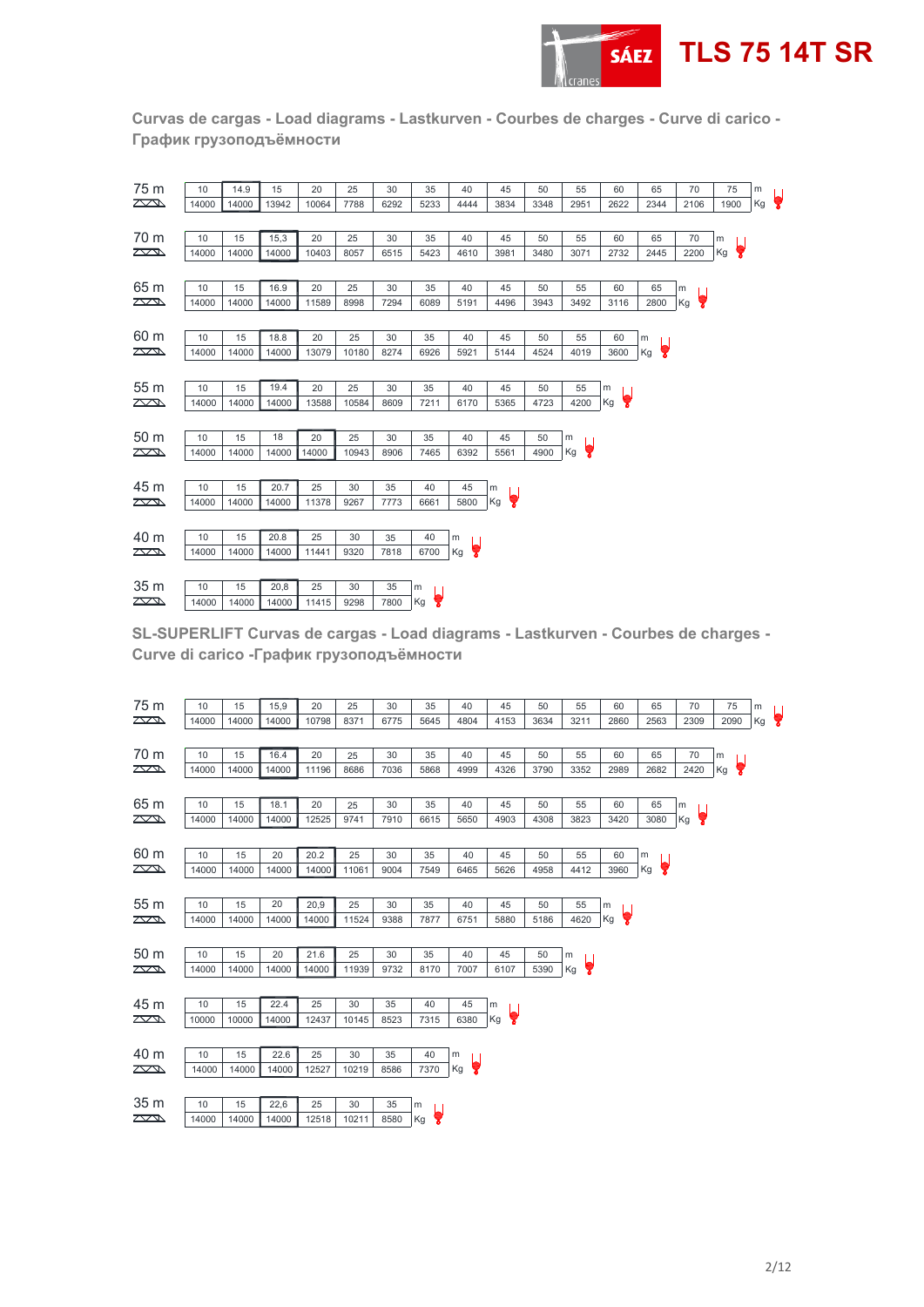

**Bloque de contrapeso- Counterweight blocks- Gegengewichtsblöcke- Bloc de contrepoid- Blocco di contrappeso - Плиты противовесa** 

| $\sqrt{2}$ | 75/70 m  |   | 65 m     |  |          | 60 m | 55 m     |  |  |
|------------|----------|---|----------|--|----------|------|----------|--|--|
|            |          | R |          |  |          |      |          |  |  |
|            |          |   |          |  |          |      |          |  |  |
|            | 20750 Kg |   | 20750 Kg |  | 20750 Kg |      | 19500 Kg |  |  |

| $\mathbb{Z}$ | 50 m     |  | 45 m     |  | 40 m     |  | 35 <sub>m</sub> |  |  |
|--------------|----------|--|----------|--|----------|--|-----------------|--|--|
|              |          |  |          |  |          |  |                 |  |  |
|              |          |  |          |  |          |  |                 |  |  |
|              | 18250 Kg |  | 16750 Kg |  | 15500 Kg |  | 14000 Kg        |  |  |

**Mecanismos - Mechanisms - Antriebe - Mécanismes - Meccanismi - Приводы** 

|  | 75 Hp (55Kw)-INV-5V<br>400V-50/60HZ<br>HBG 106m S/R Ø20 | *HBG 200m S/R Ø20-LE |          |          |          |          |           |
|--|---------------------------------------------------------|----------------------|----------|----------|----------|----------|-----------|
|  |                                                         | m/min                | $0 - 24$ | $0 - 30$ | $0 - 38$ | $0 - 72$ | $0 - 110$ |
|  | 212 m                                                   | Κg                   | 14000    | 10000    | 8000     | 4000     | 1000      |
|  |                                                         | Kw                   | 55       | 55       | 55       | 55       | 55        |

|              | m/min  | 11/37/100      |       |     |  |  |  |  |  |
|--------------|--------|----------------|-------|-----|--|--|--|--|--|
|              | Kw     | 11             |       |     |  |  |  |  |  |
|              | r.p.m. | 0.3            | 0.6   | 0.9 |  |  |  |  |  |
|              | Kw     | $2 \times 7.5$ |       |     |  |  |  |  |  |
| <b>THEFT</b> | m/min  |                | 12/24 |     |  |  |  |  |  |
|              | Kw     | $4 \times 3$   |       |     |  |  |  |  |  |

| 75Hp (55Kw) - INV                        |  |  |                                    |  |                         |                   |                  |                  |                     |
|------------------------------------------|--|--|------------------------------------|--|-------------------------|-------------------|------------------|------------------|---------------------|
|                                          |  |  | 400V 50Hz Imax. = 187A Fuse = 224A |  | <b>TOTAL</b>            | <b>IGENERATOR</b> | 100 <sub>m</sub> | 150 <sub>m</sub> | 200 <sub>m</sub>    |
| 2000/14/CEE 2006/95<br>2005/88/CEE  /CEE |  |  | 480V 60Hz Imax. = 156A Fuse = 175A |  | <b>POWER</b><br>109 KVA | 200 KVA           | 3PX70+GND        |                  | 3PX70+GND 3PX70+GND |

Opcional / Optional / Opzionale \*

- Elevación / Hoisting / Heben / Levage / Sollevamento
- Distribución / Trolleying / Katzfahren / Distribution / Ditribuzione
- Orientación / Slewing / Schwenken / Orientation / Rotazione
- Traslacion / Travelling / Schienenfahren / Translation / Traslazione

Cable / Rope / Seil / Câble / Fune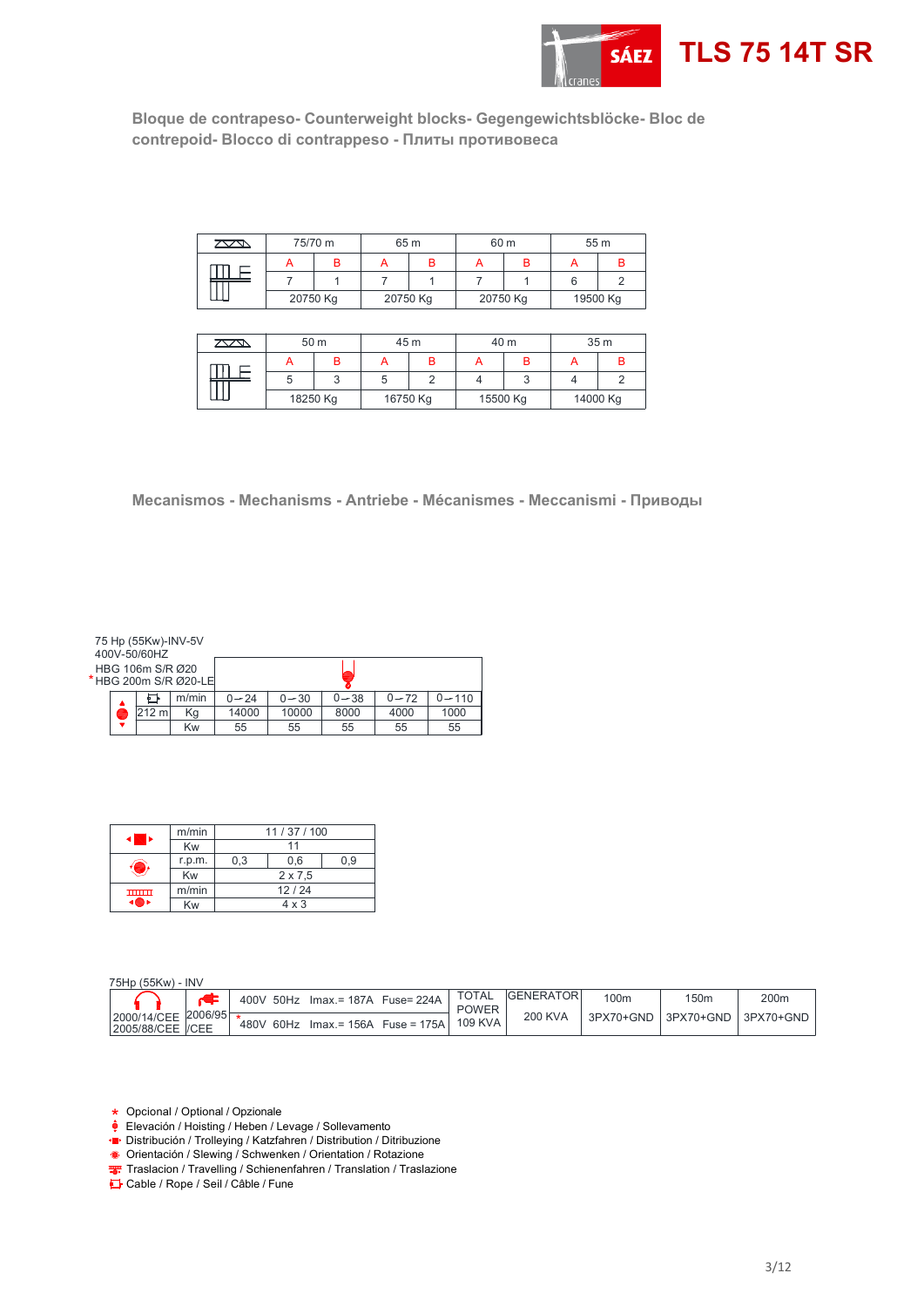

**FEM 1005-C25-D25 / EN 14439 - Mástil / Masts / Maste / Mat / Torre / Torre / Комплектaция башни** 



|                        |                           |                    | M        |          | D        |        |        | <b>ZRR</b> |
|------------------------|---------------------------|--------------------|----------|----------|----------|--------|--------|------------|
|                        |                           | H(m)               | 45,6     | 44,6     | 50,5     | 62,8   | 71.7   | 93,8       |
|                        |                           | $M(T \cdot m)$     | 515.4    | 521      | 659,5    | 995,2  | 1316   | 2271,7     |
|                        | Ю<br>$\mathbf{\tilde{N}}$ | T(t)               | 16,4     | 17.1     | 18,6     | 23,3   | 28,2   | 38         |
| R4T<br>†R <sub>o</sub> | $\Omega$                  | P(t)               | 74.6     | 71,2     | 75,2     | 85,8   | 101,2  | 125,3      |
|                        |                           | $R_1(t)$           | 224.2    | 171.1    | 220,3    | 321    | 428.6  | 752,2      |
|                        |                           | R <sub>2</sub> (t) | $-261,6$ | $-206,7$ | $-257.9$ | $-364$ | $-479$ | $-815$     |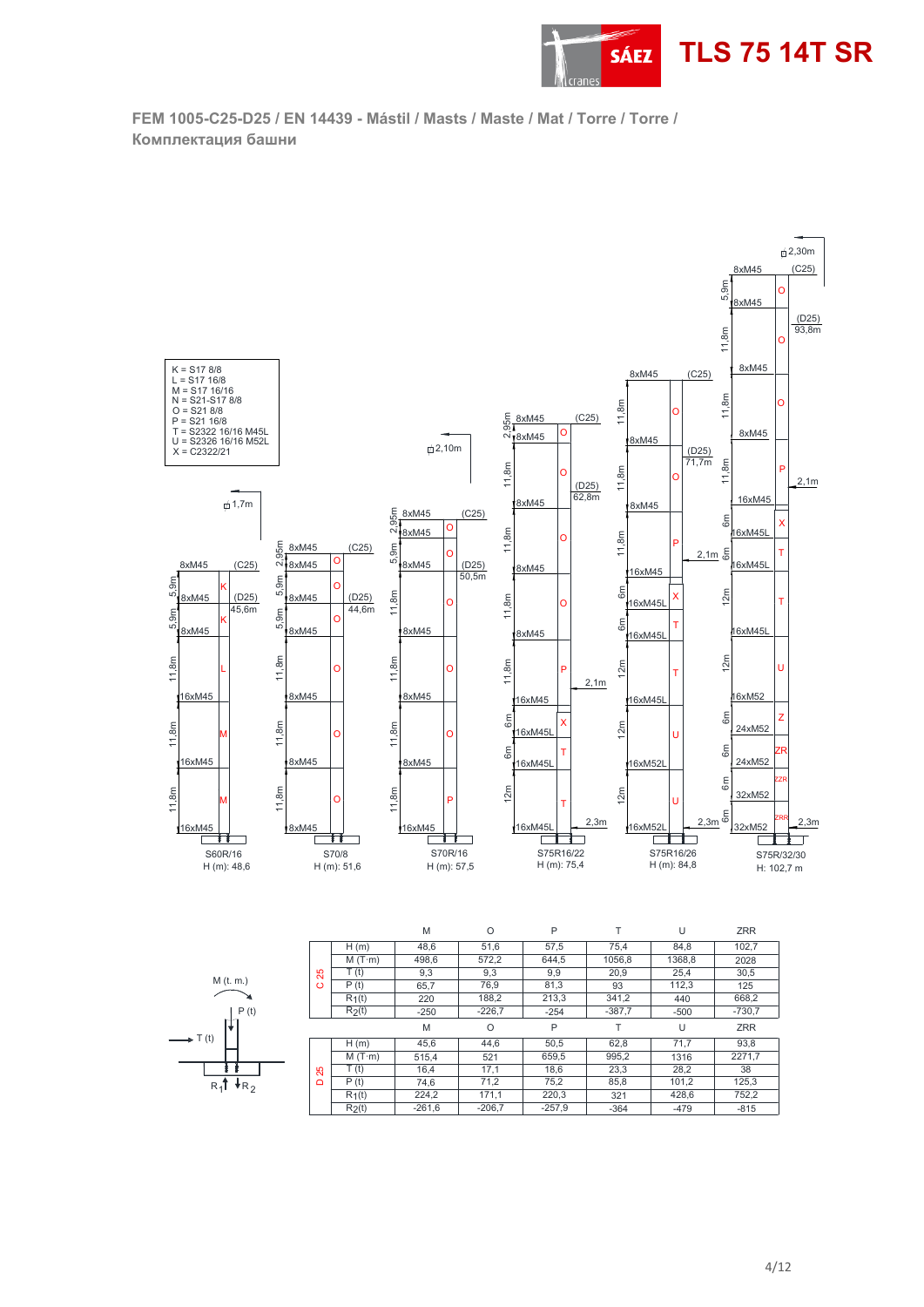

**FEM 1005-C25-D25 / EN 14439 – Bloque lastre de base – Base ballast block – Grundballastblöcke – Bloc de lest de base – Blocco di zavorra alla base** 



|                 |            |        |                   |        |                  |         |           | A/B     | $B \rightarrow$ |
|-----------------|------------|--------|-------------------|--------|------------------|---------|-----------|---------|-----------------|
|                 | H(m)       | 26 m   | 28.9 <sub>m</sub> | 31.9 m | 35 <sub>m</sub>  | 40.7 m  | 46.6 m    | 52.5 m  | 58.4 m          |
| C <sub>25</sub> | IR1<br>(t) | 72.4 t | 77.1 t            | 81.9t  | 86.9t            | 97.3t   | 122.7 $t$ | 160 t   | 202.9 t         |
|                 | Z(t)       | 60 t   | 70 t              | 80 t   | 90 t             | 110t    | 140 t     | 165 t   | 205t            |
|                 |            |        |                   |        |                  |         |           | A/B     |                 |
|                 | H(m)       | 26 m   | 28.9 m            | 31.9 m | 35 <sub>m</sub>  | 40.7 m  | 46.6 m    | 49.5 m  |                 |
| 5<br>S          | R1(t)      | 73 t   | 78 t              | 82.8t  | 93.4 t           | 130.4 t | 173 t     | 196.6 t |                 |
|                 | Z(t)       | 65 t   | 75 t              | 85 t   | 100 <sub>t</sub> | 125t    | 155t      | 175t    |                 |



|            |          |          |       |        |        | $A/B =$ |
|------------|----------|----------|-------|--------|--------|---------|
|            | н<br>(m) | 23,1 m   | 29 m  | 34,9 m | 40,8 m | 46,7 m  |
| 35         | (t)      | 52.3t    | 59,4t | 65,7t  | 74,8t  | 91,2 t  |
|            | Z(t)     | 40 t     | 40 t  | 50 t   | 70 t   | 90 t    |
|            |          |          |       |        |        | $A/B =$ |
|            | (m)      | 23.1 m   | 29 m  | 34,9 m | 40,8 m | 43.7 m  |
| <b>D25</b> | (t)      | $52,1$ t | 59.2t | 70.1 t | 97.3 t | 112,4t  |
|            | Z(t)     | 40 t     | 40 t  | 60 t   | 80 t   | 90 t    |



|                 |          |        |                 |                 |         |         |                  |         | $A/B -$ |
|-----------------|----------|--------|-----------------|-----------------|---------|---------|------------------|---------|---------|
|                 | H(m)     | 26.2 m | 32.1 m          | 35 <sub>m</sub> | 40.9 m  | 46,8 m  | 52.7 m           | 55.7 m  | 61.6 m  |
| C25             | $R1$ (t) | 54.7 t | 61,8t           | 66.1 t          | 73,7t   | 89.6 t  | 116 t            | 130.5 t | 162.5t  |
|                 | Z(t)     | 45 t   | 45 t            | 45 t            | 60 t    | 80 t    | 100 <sub>t</sub> | 110t    | 145 t   |
|                 |          |        |                 |                 |         | $A/B$ – |                  |         |         |
|                 | H(m)     | 32.1 m | 35 <sub>m</sub> | 40.9 m          | 46.8 m  | 52.7 m  |                  |         |         |
| D <sub>25</sub> | R1(t)    | 62.7t  | 69.2 t          | 95.8t           | 126.2 t | 160.8 t |                  |         |         |
|                 | Z(t)     | 45 t   | 50 t            | 70t             | 95 t    | 120t    |                  |         |         |

| (A/B) | $-2,3m$<br>Ζ<br>R <sub>1</sub> |
|-------|--------------------------------|
|       | <b>C60R-U</b>                  |

|     |       |        |        |         |         |         |                 | $A/B$ $-$ | $B \rightarrow$ |
|-----|-------|--------|--------|---------|---------|---------|-----------------|-----------|-----------------|
|     | H(m)  | 38.4 m | 41,3 m | 47.2 m  | 50,2 m  | 56.1 m  | 59 m            | 62 m      | 67,9 m          |
| C25 | R1(t) | 71.4 t | 75.6t  | 93.9 t  | 106.3 t | 133t    | 148 t           | 163.7t    | 197,8t          |
|     | Z(t)  | 50 t   | 60 t   | 75 t    | 85 t    | 110t    | 120t            | 135t      | 190 t           |
|     |       |        |        |         |         | A/B     | $B \rightarrow$ |           |                 |
| D25 | H(m)  | 38.4 m | 41.3 m | 47.2 m  | 50.2 m  | 56.1 m  | 59 m            |           |                 |
|     | R1(t) | 85.5t  | 99 t   | 128.8 t | 145.1t  | 180.8 t | 200.3 t         |           |                 |
|     | Z(t)  | 60 t   | 70 t   | 90 t    | 110t    | 150t    | 165 t           |           |                 |



|     |      |         |         | $A/B -$ |        | $B \rightarrow$ |
|-----|------|---------|---------|---------|--------|-----------------|
|     | H(m) | 61,7 m  | 64,6 m  | 70,6 m  | 76,7 m | 82,8 m          |
| C25 | (t)  | 140.3 t | 147,9t  | 178,7t  | 207,8t | 240,1t          |
|     | Z(t) | 80 t    | 90 t    | 120t    | 155t   | 220 t           |
|     |      |         | $A/B =$ | $B -$   |        |                 |
|     | H(m) | 61.7 m  | 64.6 m  | 70,6 m  |        |                 |
| D25 | (t)  | 163,7t  | 194.8 t | 229,6t  |        |                 |
|     | Z(t) | 115 t   | 155t    | 190 t   |        |                 |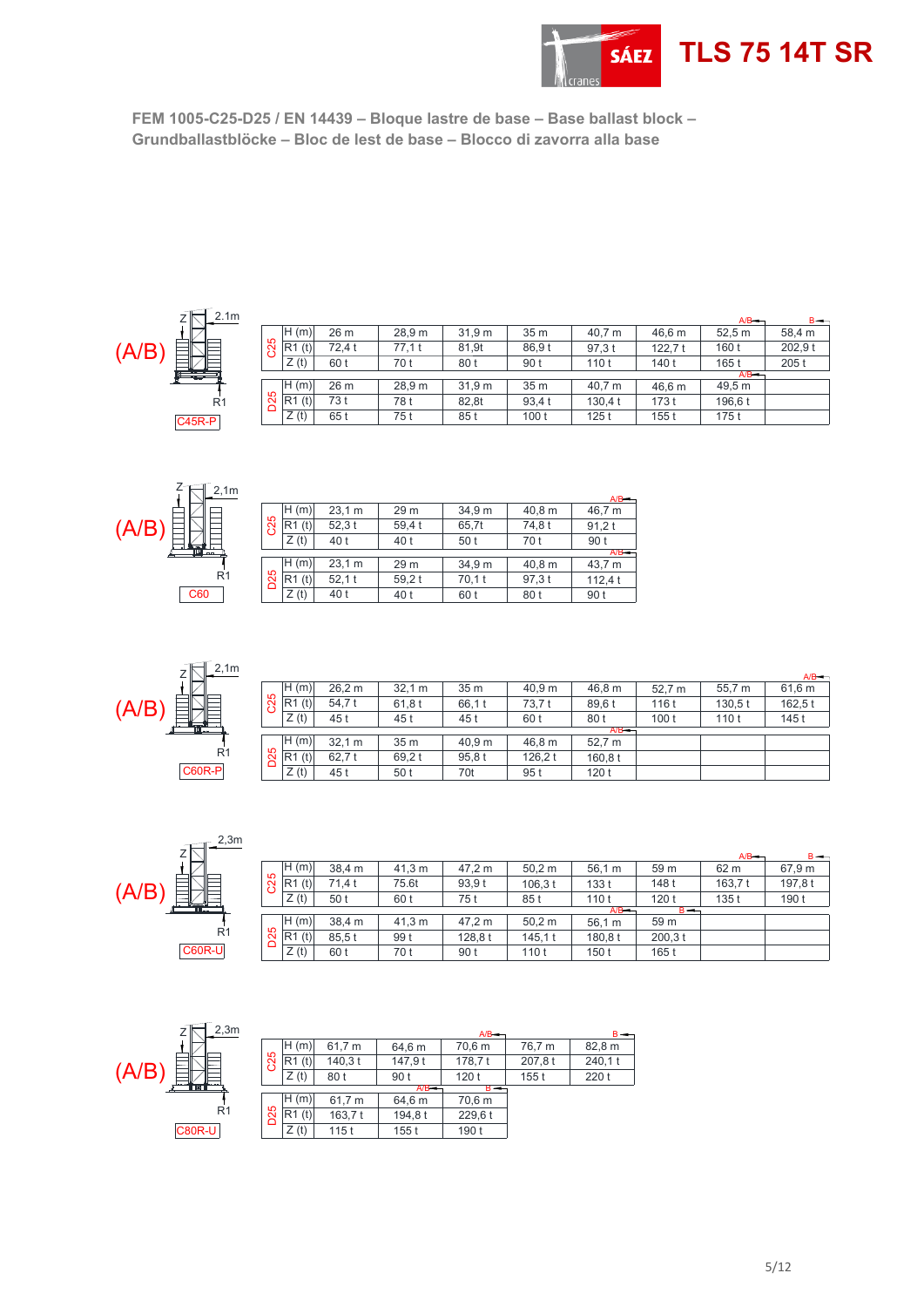

**Proceso de trepado - Climbing - Kletterkrane - Telescopable - Sopralzo idraulico - Процесс наращивания крана** 

TREPADO EXTERNO / EXTERNAL CLIMBING / GEANKERTER KRAN / GRUE ANDRÉE / GRU ANCORATA /



|                           | MONOBLOCK Ot/2.95 m  |
|---------------------------|----------------------|
| A max.                    | $30,6$ m             |
| B max.                    | 17,7 m               |
| C max.                    | 39.8 m               |
| Hi max.                   | 51.6 m               |
| H max.<br>$C+B+A$         | 88.1 m               |
| H max.<br>$C + B + B + A$ | 105,2 m $/(\hat{i})$ |
|                           |                      |

 $\widehat{\left\langle i\right\rangle }$  Consultarnos - Consultateci - Consult us - Nous consulter - Auf anfrage -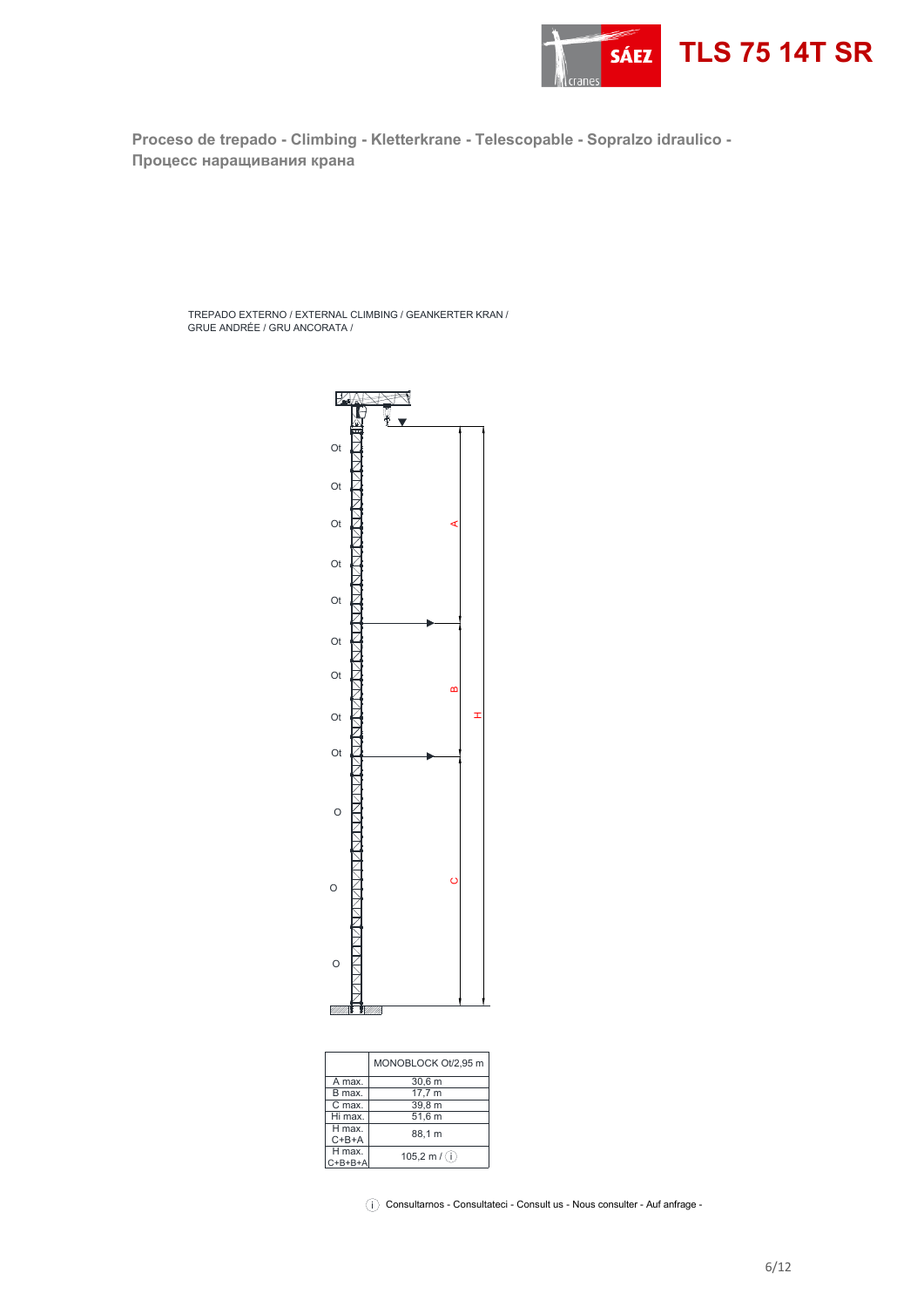

TREPADO INTERNO / BOTTOM CLIMBING CRANE / KLETTERKRANE IM GEBÄUDE / TÉLESCOPAGE SUR DALLES / GRU CLIMBING



 $\binom{1}{k}$  Consultarnos - Consultateci - Consult us - Nous consulter - Auf anfrage -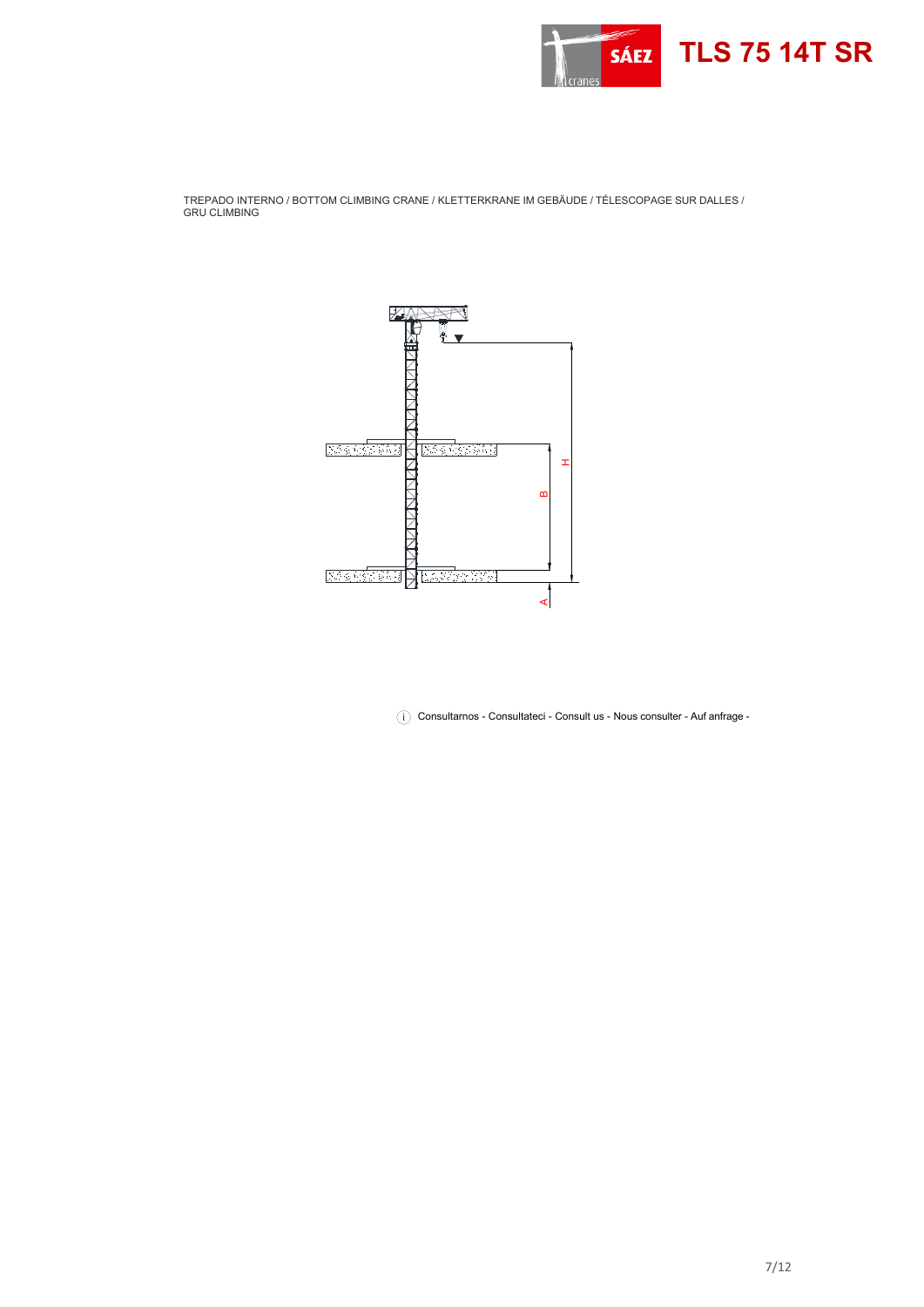

**Dimensiones y transporte - dimensions and transport - Abmessungen und Transport dimensions et des transporte - dimensioni e trasporti - Размеры и транспорта** 

|                                                                                                                                                                                                                              |                                                                                    | L(m)                                                                                |                                                                                      |                                                                                      | $W(m)$ H(m) Peso(Kg)                                                          |
|------------------------------------------------------------------------------------------------------------------------------------------------------------------------------------------------------------------------------|------------------------------------------------------------------------------------|-------------------------------------------------------------------------------------|--------------------------------------------------------------------------------------|--------------------------------------------------------------------------------------|-------------------------------------------------------------------------------|
| Pluma tramo primero / Jib heel section / Ausleger-Anlenkstück / Pied de fleche /<br>Settore articolato di braccio /                                                                                                          |                                                                                    |                                                                                     |                                                                                      |                                                                                      | 5700                                                                          |
| L                                                                                                                                                                                                                            |                                                                                    | 11,8                                                                                | 1,63                                                                                 | 2,36                                                                                 |                                                                               |
| Elemento intermedio de pluma / Intermediate jib section / Ausleger-Zwischenstück /<br>Elément interm. de fleche / Spezzone di braccio /                                                                                      |                                                                                    |                                                                                     |                                                                                      |                                                                                      |                                                                               |
| $N^{\circ}$ 2A<br>Nº 14<br>н<br>W<br>W<br>L<br>$N^{\circ}$ 4<br>L<br>W<br>$N^{\circ}$ 5<br>Nº 6, Nº 7<br>Н<br>W<br>L<br>W<br>L<br>$N^{\circ}$ 8<br>$N^{\circ}$ 12<br>Nº 9,10,11<br>Н<br>H<br>Н<br>W<br>W<br>L<br>W<br>L<br>L | 2A<br>14<br>$\overline{4}$<br>5<br>6<br>$\overline{7}$<br>8<br>9<br>10<br>11<br>12 | 5,35<br>11.6<br>6,55<br>11,6<br>5,3<br>5,26<br>5,25<br>5,21<br>5,18<br>5,15<br>5,11 | 1,50<br>1,50<br>1,50<br>1,50<br>1,50<br>1,50<br>1,50<br>1,50<br>1,50<br>1,50<br>1,50 | 2,30<br>2,30<br>2,30<br>2,30<br>1,84<br>1,84<br>1,84<br>1,42<br>1,42<br>1,42<br>1,42 | 1645<br>2850<br>1510<br>2000<br>770<br>675<br>620<br>425<br>395<br>305<br>255 |
| Gancho, Carro y Puntera / Hook, Trolley and jib head /<br>Lasthaken - Laufkatze-Cabeça de Lança / Crochet - Chariot-Pointe de fleche /<br>Gancio - Carrello e Punta freccia /                                                |                                                                                    |                                                                                     |                                                                                      |                                                                                      |                                                                               |
| H<br>Η<br>H<br>P<br>W<br>W<br>W<br>Н<br>L                                                                                                                                                                                    |                                                                                    | 2,44<br>1,24<br>0,93                                                                | 1,65<br>0,64<br>1,7                                                                  | 1,58<br>1,75<br>1,42                                                                 | 400<br>550<br>200                                                             |
| Contrapluma 1 / Counter-jib 1 / Gegenausleger 1 / Contre-fleche 1 / Controbraccio 1 /                                                                                                                                        |                                                                                    |                                                                                     |                                                                                      |                                                                                      |                                                                               |
| Η                                                                                                                                                                                                                            |                                                                                    | 5,00                                                                                |                                                                                      | 1,90 2,32                                                                            | 2600                                                                          |
| Contrapluma 2 / Counter-jib 2 / Gegenausleger 2 / Contre-fleche 2 / Controbraccio 2 /                                                                                                                                        |                                                                                    |                                                                                     |                                                                                      |                                                                                      |                                                                               |
| Н<br>ஊ<br>W                                                                                                                                                                                                                  |                                                                                    | 11,94                                                                               | 1,8                                                                                  | 0,6                                                                                  | 3390                                                                          |
| L<br><b>Barandillas / Protection</b>                                                                                                                                                                                         |                                                                                    |                                                                                     |                                                                                      |                                                                                      | 240                                                                           |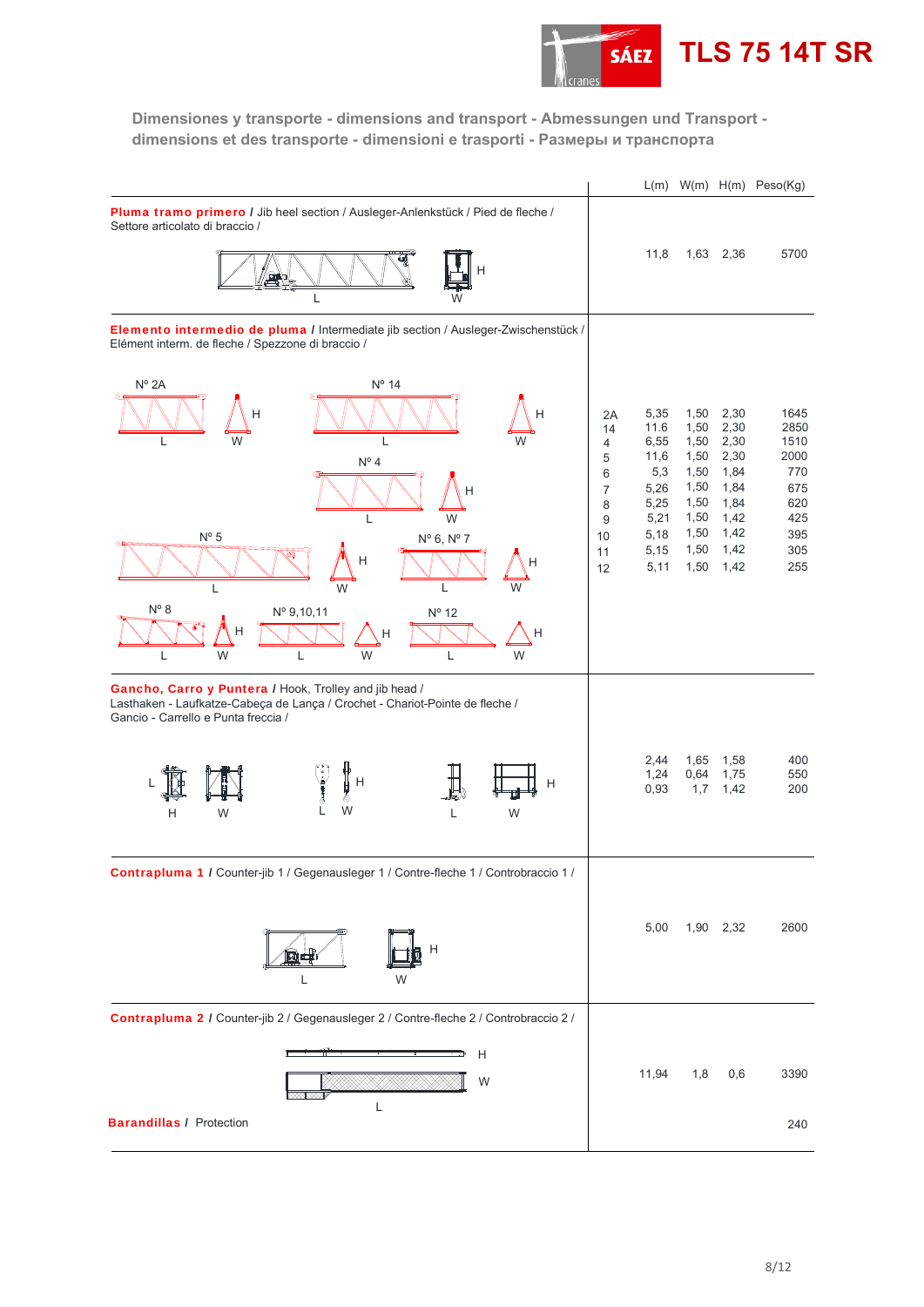

|                                                                                                                                |   |      |      |      | L(m) W(m) H(m) Peso(Kg) |
|--------------------------------------------------------------------------------------------------------------------------------|---|------|------|------|-------------------------|
| Bloque de contrapeso / Counterweight blocks / Gegengewichtsblöcke / Bloc de<br>contrepoids / Blocco di contrappeso /           |   |      |      |      |                         |
| $\left(\mathsf{B}\right)$<br>$\mathsf{A}$                                                                                      | A | 3,5  | 1,25 | 0,29 | 2750                    |
| W<br>W                                                                                                                         | B | 1,83 | 1,25 | 0,29 | 1500                    |
|                                                                                                                                |   |      |      |      |                         |
| ⇒H<br>$\Box$ $\Box$ $\Box$<br>┳                                                                                                |   |      |      |      |                         |
| Bloque apoyo de base / Base support block / Grundballastblöcke /<br>Bloc de appui de base / Blocco di appoggio alla base       |   |      |      |      |                         |
|                                                                                                                                |   | 2    | 0,5  | 2    | 5000                    |
| H<br>$\ddot{\bullet} = \dot{\bullet}$<br>W                                                                                     |   |      |      |      |                         |
| Base C60-900 / base C60-900 / Hauptträger für<br>fundamentkreuz C60-900 / Base C60-900 / Base C60-900                          |   |      |      |      |                         |
| Q<br>同<br>E<br>W                                                                                                               |   | 8,66 | 1,47 | 0,96 | 8625                    |
| H<br>L                                                                                                                         |   |      |      |      |                         |
| Base C60R-P/U / base C60R-P/U / Hauptträger für<br>fundamentkreuz C60R-P/U / Base C60R-P/U / Base C60R-P/U                     |   |      |      |      |                         |
| 耍<br>∗<br> ○<br>W<br>₩<br>Гō                                                                                                   |   | 9,01 | 1,94 | 1,35 | 13500                   |
| H<br>L                                                                                                                         |   |      |      |      |                         |
| Base C80R-U / base C80R-U / Hauptträger für fundamentkreuz C80R-U /<br>Base C80R-U / Base C80R-U                               |   |      |      |      |                         |
| d)<br>W<br>ां                                                                                                                  |   | 11,8 | 1,94 | 1,35 | 17200                   |
| Η<br>L                                                                                                                         |   |      |      |      |                         |
| <b>Bloque lastre de base / Base ballast block / Grundballastblöcke / Bloc de lest</b><br>de base / Blocco di zavorra alla base |   |      |      |      |                         |
| $^{\circledR}$<br>$\mathsf{H}$                                                                                                 |   | 4,5  | 0,51 | 0,9  | 5000                    |
| W<br>L                                                                                                                         |   | 5,8  | 0,4  | 1,5  | 8000                    |
|                                                                                                                                |   |      |      |      |                         |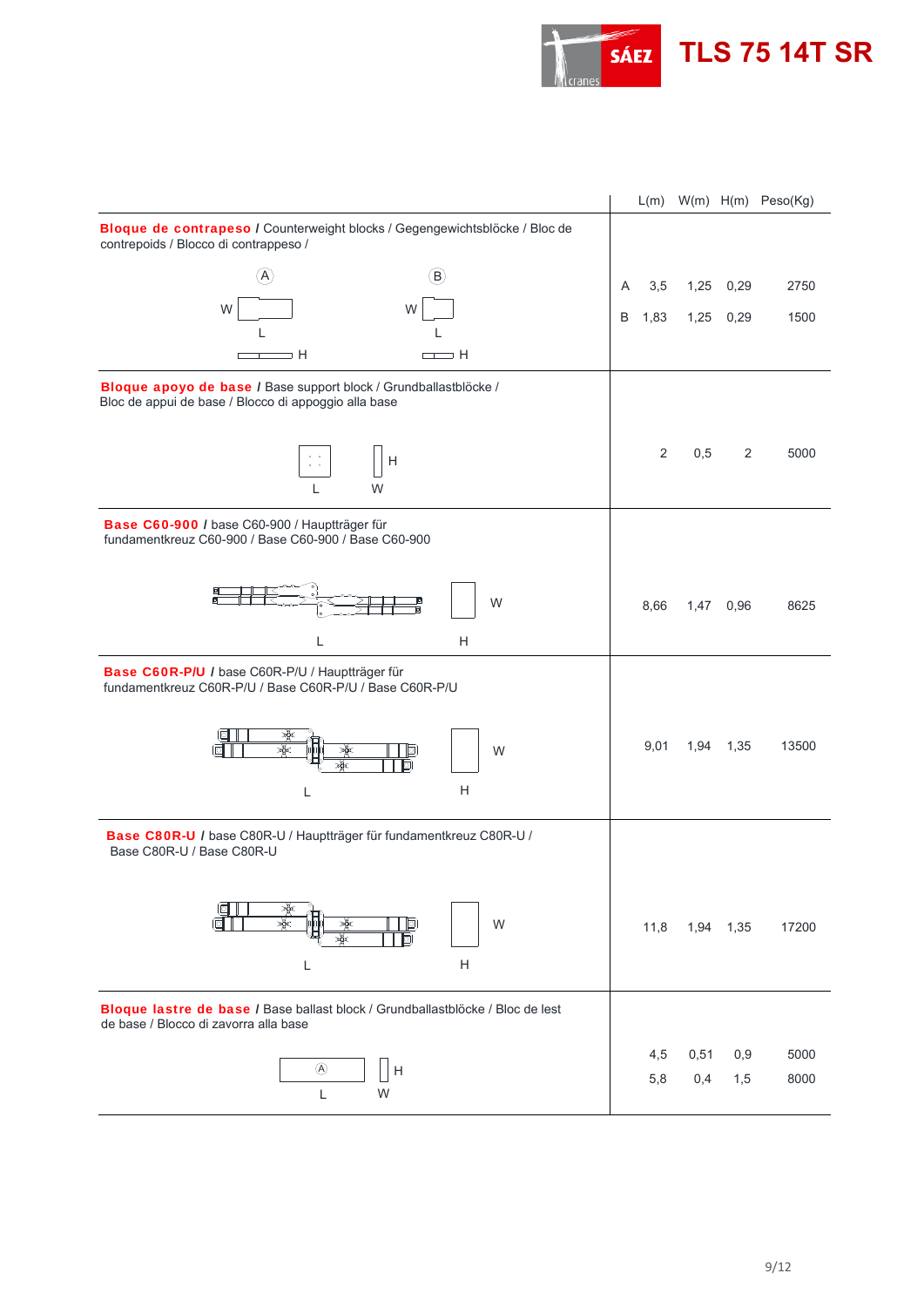

**TLS 75 14T SR**

|                                                                                                                                                         |           | L(m)    |              |                | W(m) H(m) Peso(Kg) |
|---------------------------------------------------------------------------------------------------------------------------------------------------------|-----------|---------|--------------|----------------|--------------------|
| Elemento de empotre / Foundation anchor / Fundamentanker / Pieds de scellement /<br>El annegare /                                                       |           |         |              |                |                    |
|                                                                                                                                                         | S60/8     | 1,85    | 1,85         | 1,6            | 956                |
|                                                                                                                                                         | S60/R16   | 1,85    | 1,85         | 1,6            | 1108               |
| н<br>L                                                                                                                                                  | S70/8     | 2,27    | 2,27         | 1,6            | 1122               |
| W                                                                                                                                                       | S70R/16   | 2,27    | 2,27         | 1,6            | 1274               |
|                                                                                                                                                         | S75R16/20 | 0,35    | 0,35         | 1,6            | 1200               |
|                                                                                                                                                         | S75R16/22 | 0,5     | 0,5          | $\overline{2}$ | 1400               |
| 骨基层<br>н<br>Dima<br>H                                                                                                                                   | S75R16/26 | 0,5     | 0,5          | 2,4            | 2100               |
| W                                                                                                                                                       | S75R24/26 | 0,5     | 0,5          | 2,4            | 3400               |
| L<br>W                                                                                                                                                  | S75R24/30 | 0,8     | 0,8          | 3              | 3600               |
|                                                                                                                                                         | Dima      | 2,31    | 2,34         | 0,8            | 1650               |
| <b>Elemento de torre / Tower section / Turmstück / Elément de mât / Elemento di torre /</b>                                                             |           |         |              |                |                    |
| Κ                                                                                                                                                       |           | 11,8    | 1,85         | 1,85           | 4620               |
| Κ                                                                                                                                                       |           | 5,9     | 1,85         | 1,85           | 2505               |
| Κ                                                                                                                                                       |           | 3       | 1,85         | 1,85           | 1500               |
| L                                                                                                                                                       |           | 11,8    | 1,85         | 1,85           | 5325               |
| O<br>Н                                                                                                                                                  |           | 11,8    | 2,27         | 2,27           | 4980               |
| $\circ$                                                                                                                                                 |           | 5,9     | 2,27         | 2,27           | 2680               |
| L<br>W<br>$\circ$                                                                                                                                       |           | 3       | 2,27         | 2,27           | 1580               |
| P                                                                                                                                                       |           | 11,8    | 2,27         | 2,27           | 5880               |
| N                                                                                                                                                       |           | 5,9     |              |                | 2850               |
| 2,27<br>X<br>(N)<br>1,85                                                                                                                                |           | 6       | 2,27         | 2,29           | 4830               |
| Τ                                                                                                                                                       |           | 6       | 2,27         | 2,29           | 4780               |
| 2,27<br>1,85<br>L<br>$\top$<br>U                                                                                                                        |           | 12<br>6 | 2,27<br>2,31 | 2,29           | 9000               |
| U                                                                                                                                                       |           | 12      | 2,31         | 2,34<br>2,34   | 6200<br>11180      |
| $\mathsf Z$                                                                                                                                             |           | 6       | 2,61         | 2,34           | 7825               |
| ZR                                                                                                                                                      |           | 6       | 2,31         | 2,34           | 7925               |
| Jaula de telescopaje tipo O 2.95 / Climbing cage type O 2.95 /<br>Hydraulikbühne O 2.95 / Cage de telescopage type O 2.95 / Gabbia di montaggio O 2.95/ |           |         |              |                |                    |
| $O-2.95$                                                                                                                                                |           | 7,35    |              | 2,75 2,75      | 7000               |
| Completa / Full / Vollständige / Complete /<br>completa /<br>н<br>W<br>L                                                                                |           |         |              |                |                    |
| $O-2.95$<br><b>Estructura / Steel frame / Struktur / Construction / Struttura /</b>                                                                     |           |         |              |                | 5400               |
| Hidraulico y accesorios / Hydraulic and accessories / Hydraulik-und Zubehör /<br>hydraulique et accessoires / idrauliche ed accessori /                 |           |         |              |                | 1600               |
|                                                                                                                                                         |           |         |              |                |                    |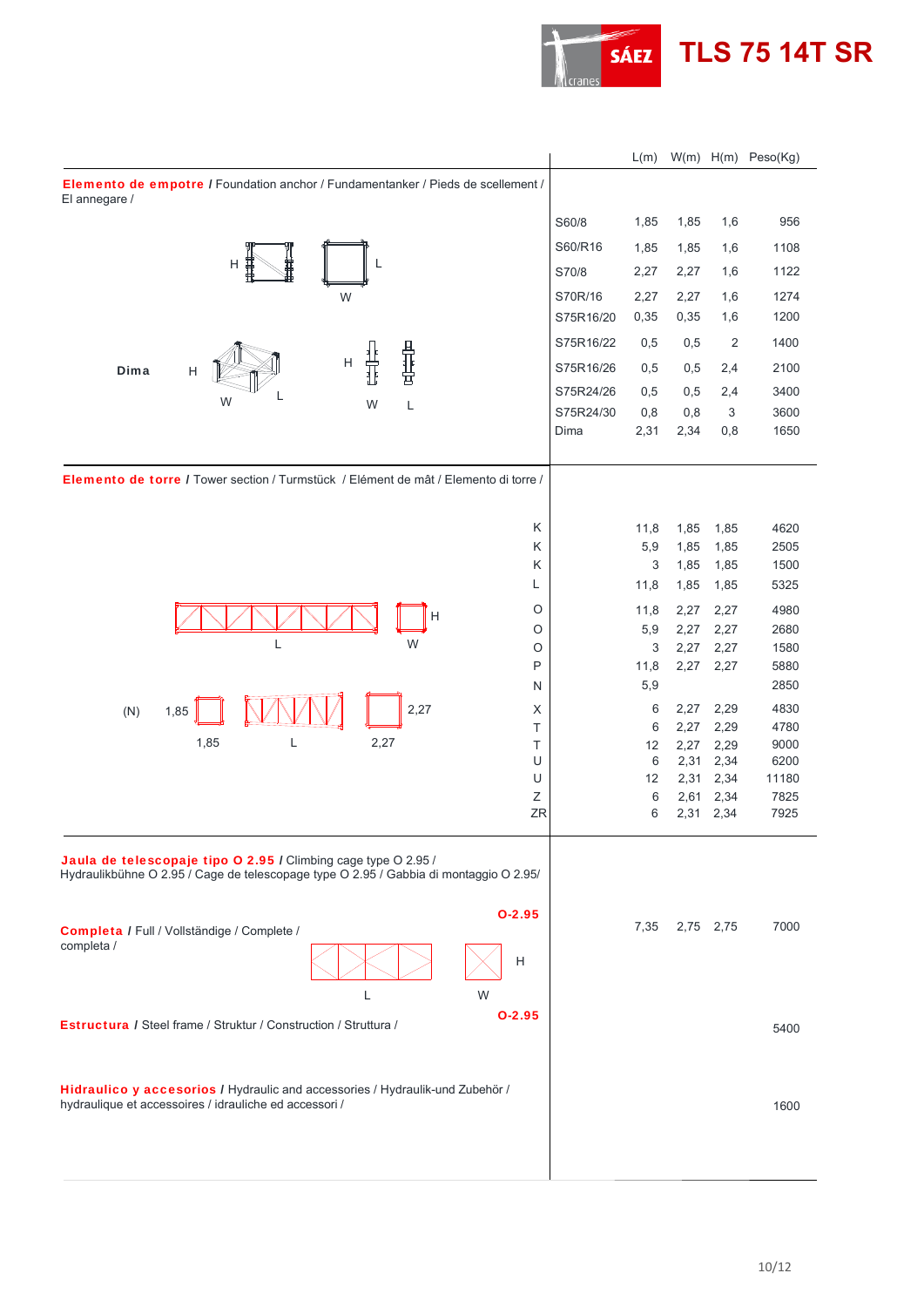

**TLS 75 14T SR**

|                                                                                                          |             |      |                | $L(m)$ W(m) $H(m)$ Peso(Kg) |
|----------------------------------------------------------------------------------------------------------|-------------|------|----------------|-----------------------------|
| Tramo trepador Otr / Tower section Otr / Turmstück Otr / Elément de mât Otr /<br>Elemento di torre Otr / |             |      |                |                             |
|                                                                                                          |             | 2,95 | 2,27 2,27      | 1590                        |
| $\mathsf{H}$                                                                                             |             | 11,8 | 2,27 2,27      | 5102                        |
| W<br>L                                                                                                   |             |      |                |                             |
| Marco trepado externo / Tie-frame / Cadre d'encrage externe / Sopralzo con<br>ancoraggio esterno /       |             |      |                |                             |
| ⇒ н                                                                                                      |             |      |                |                             |
| W                                                                                                        |             | 2,31 | 2,31 0,26      | 950                         |
| L                                                                                                        |             |      |                |                             |
|                                                                                                          |             |      |                |                             |
| Cabina y soporte / Cabin and platform / Kabine und wartungs / Cabine et support /<br>Cabina e supporto / |             |      |                |                             |
|                                                                                                          |             |      |                |                             |
| H                                                                                                        |             | 3,00 | 1,15 2,35      | 820                         |
| W<br>L                                                                                                   |             |      |                |                             |
|                                                                                                          |             |      |                |                             |
| Unidad de rotacion / Complete slewing unit / Drehbühne / Orientation /<br>Rotazione /                    |             |      |                |                             |
|                                                                                                          |             |      |                |                             |
|                                                                                                          |             |      |                |                             |
| Н                                                                                                        |             | 2,22 | 1,64 3,28      | 1950                        |
|                                                                                                          |             |      |                |                             |
| W                                                                                                        |             |      |                |                             |
| A<br>昌                                                                                                   | Κ           |      | 2,00 2,00 1,83 | 5000                        |
| <del>゚</del><br>▓▓▓▓<br><u>fini</u>                                                                      | $\circ$     |      | 2,32 2,32 1,83 | 6100                        |
| $\mathsf L$<br>${\sf W}$                                                                                 |             |      |                |                             |
|                                                                                                          |             |      |                |                             |
| $\mathsf{H}$                                                                                             | $\mathsf K$ |      | 2,00 2,00 4,43 | 6950                        |
|                                                                                                          | $\circ$     |      | 2,32 2,32 4,43 | 8050                        |
|                                                                                                          |             |      |                |                             |
| W<br>L                                                                                                   |             |      |                |                             |
|                                                                                                          |             |      |                |                             |
|                                                                                                          |             |      |                |                             |
|                                                                                                          |             |      |                |                             |
|                                                                                                          |             |      |                |                             |